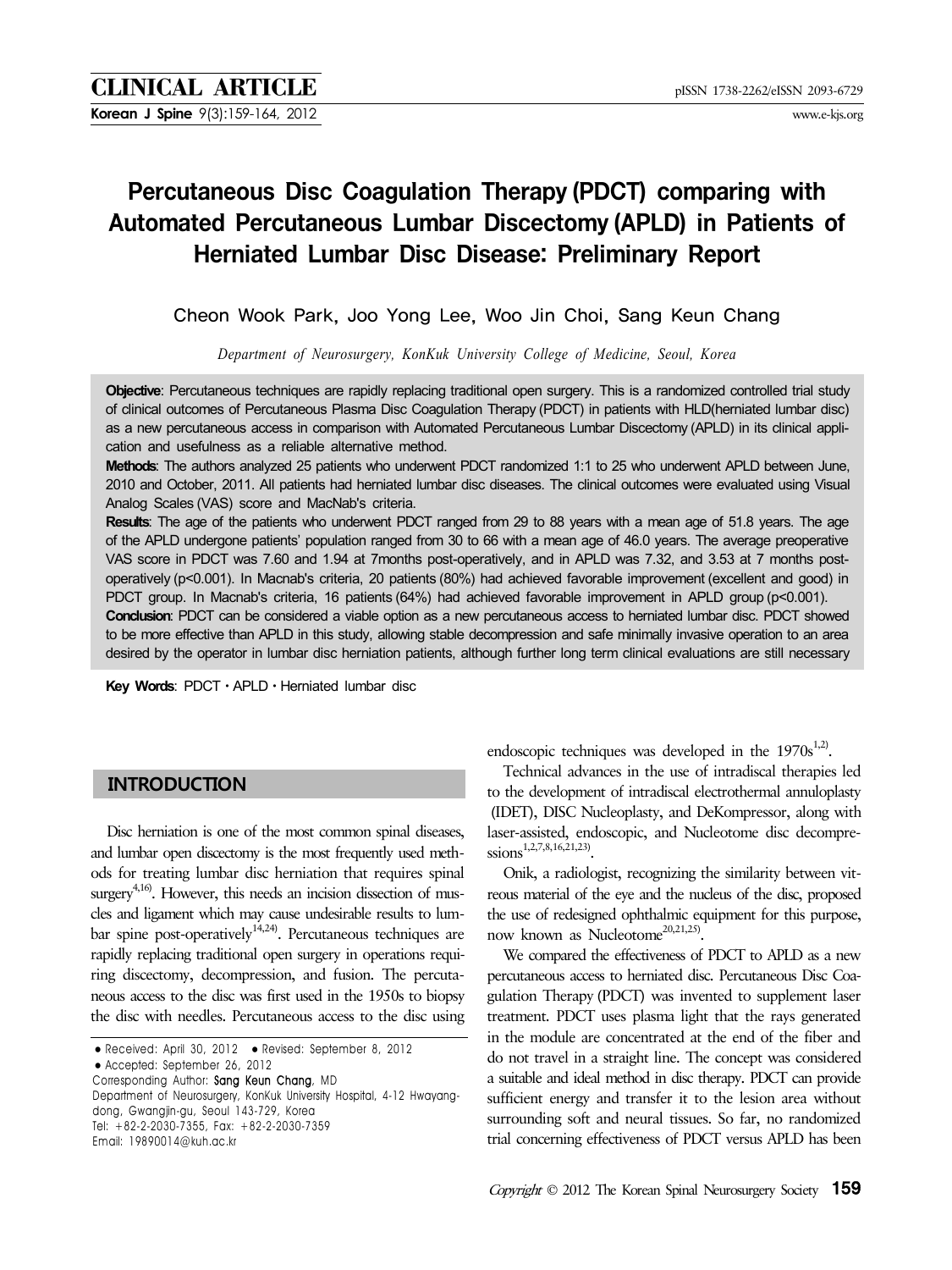performed. We present the design of a randomized controlled trial, studying the effectiveness of PDCT versus APLD in patients with herniated lumbar disc disease.

# **MATERIALS AND METHODS**

This study was conducted to evaluate efficacy of PDCT and APLT in patients with herniated lumbar disc disease. A twogroup randomized controlled clinical trial was undertaken between June 2010 and October 2011 where 50 patients were enrolled. However, this study was not approved by the institutional review board. 25 patients underwent PDCT, and the other 25 patients underwent APLD. There were 12 men and 13 women with a mean age of 51.8 years (range 29 to 88) in the PDCT group. There were 8 men and 17 women with a mean age of 46.0 years (range 30 to 66) in the APLD group. Patients were selected for APLD or PDCT if there were predominant leg symptoms, a radicular pain distribution, restricted straight-leg raise and positive signs of nerve-root tension. We excluded those with symptoms suggestive of facet arthrosis or neurogenic claudication and those whose plain radiographs showed more than 50% loss of disc height at the relevant level. The inclusion criteria were set as below; (1) Patients with lower extremity radiating pain causing inconvenience in everyday life and having clinical opinions of muscular disorder and positive straight leg raising test inconsistent with MRI findings; (2) Patients who showed no improvement after conservative medical care of more than six weeks; (3) Patients who had no rupture into spinal cavity and/or accessory bone, and/or lumbar calcification known to have no percutaneous operation effect were preferentially selected; (4) Patients who had psychological reasons of compensation resultant from automobile and/or industrial accidents were not operated (Fig. 1). A summary of contraindication criteria are noted in Table 1.

We evaluated clinical outcomes and postoperative complications 1 month and 7 months later after the procedure. Preoperative, 1 month, and 7 months follow-up Visual Analog Scales (VAS) for radiculopathy were measured in this study. The measurement was assessed using a 10-point VAS with endpoint anchors of no pain (0 points) and severe pain(10 points).

Results were scored according to Macnab's criteria and cate-

gorized as excellent, good, fair, or poor. Patients with an excellent rating showed improvement in at least 80% of the preoperative symptoms, with not more than 10% deterioration. Those patients scored as good improved in at least 70% of the preoperative signs and symptoms and had no more than 15% deterioration. Patients with a rating of fair improved in at least 50% of the preoperative signs and symptoms and had no more than 20% deterioration. Lastly, patients considered as poor, improved in less than 50% of the preoperative signs and symptoms, or had more than 20% deterioration.

Pre- and postoperative VAS scores for radiculopathy were compared using two-sample t-tests paired for means. A P value of <0.05 was regarded as significant. The chi-square test was used for the calculation of significance in the univariate comparison for the difference of Pre-post VAS.

#### 1. Equipment of PDCT

PDCT (Percutaneous Disc Coagulation Therapy) is a type of therapeutic system for disc coagulation, vaporization and decompression with plasma light. It has maximized safety and efficiency compared to normal minimal invasive herniated disc surgery which has been using the conventional lasers or radiofrequency. Since the Plasma D30 system's group pulse mode and stable plasma light which has less than 5% of straightness, it enables the surgeons to apply thermal damage in selected area only which makes irradiation near nerves safer. At the primary stage, an optimized cavity is formed within the disc. As a result, the internal pressure is decreased, releasing the pressure on the nerve by nucleus pulpous. Simultane-



Fig 1. Indication for APLD and PDCT.

Table 1. Contraindication for percutaneous disc decompression

Contraindication for percuataneous disc decompression

●Large, non‐contained disc herniation, sequestration or extrusion Exquvocal results of provocative and analgesic discogram infection ●Cauda equina syndrome or newly developed signs of neurological deficit Patients unable to understand informed consent protocol Uncontrolled coagulopathy and bleeding disorders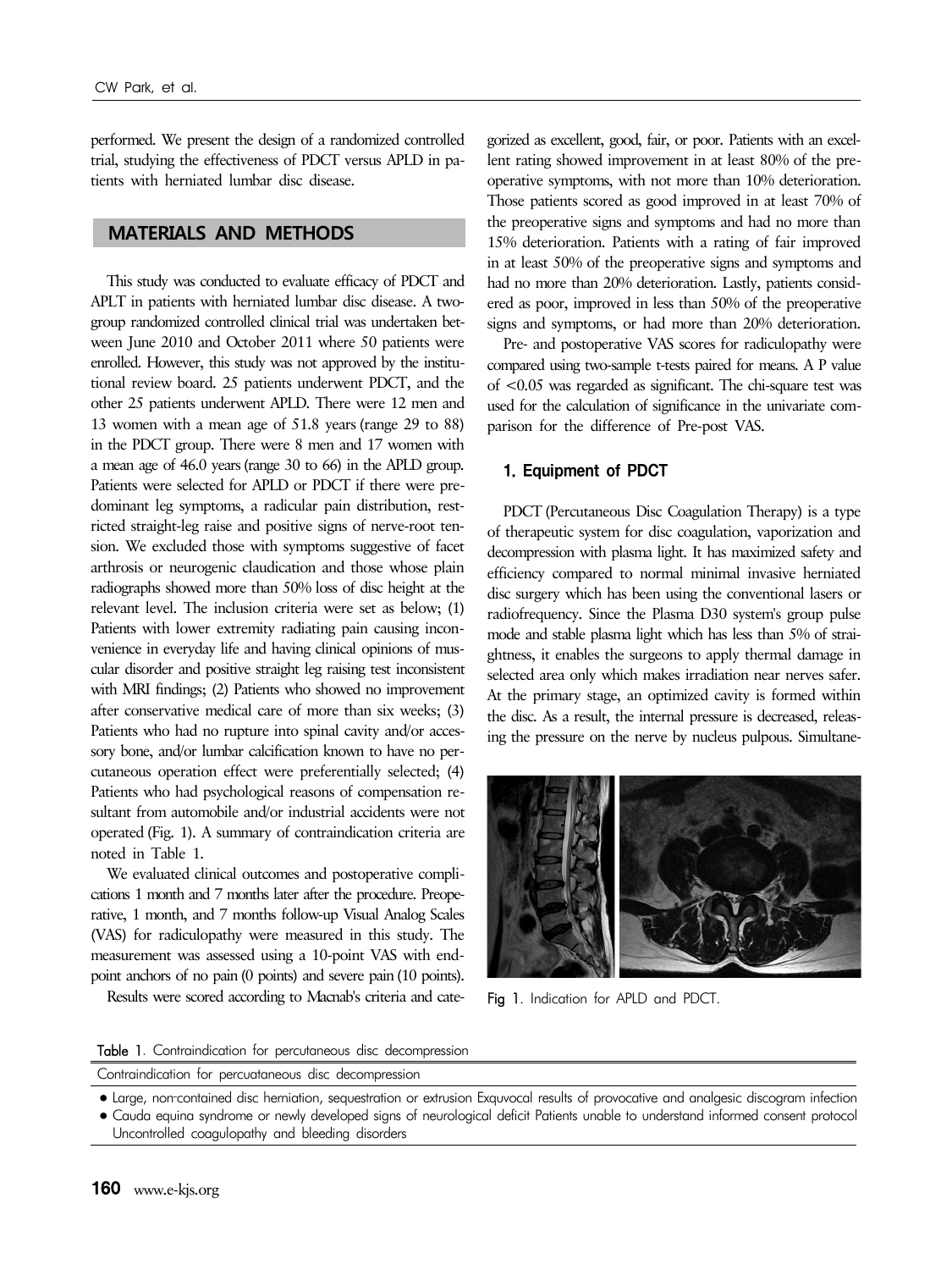

Fig. 2. The image of Plasma light and kit contents.



Fig. 3. Image of APLD kit contents.

ously, the protein organization around the released part is fixed solidly, preventing second release. The most advanced theory of PDCT is that PDCT can delivery stable thermal damage to the center of nucleus puplosus and annulus part as well with ball shaped Plasma light (Fig. 2).

## 2. APLD (Percutaneous Automated Nucleotome)

The Nucleotome uses an automated shaver and continuous irrigation to remove disc nucleus. Surgical instruments are available for use through the working cannula giving physicians the capability to reach the desired end point. The Nucleotome has a blunt distal tip and produces no heat, which translates to safety and patient comfort. This technique and equipment permits direct removal of ruptured disc as well (Fig. 3).

#### 3. Surgical procedure

#### 1) PCDT

A patient is basically prepared in a prone position, and under C-arm guide, and a sufficient area is sterilized to be draped with a disposable sterile swab. Entry point is started at 8-10 cm away from lateral in spinous process, and a stabbing position is determined under c-arm guide with local anesthesia. Approach 1.2 mm (18 G) needle insert on the symptomatic and place the needle at the center of nucleus pulposus (Fig. 4). Attach 3way valve, ex-tube and plasma fiber. Lastly, apply PDCT light 250 Jules at 2 points around center area and with-



Fig. 4. Plasma fiber working points in disc.



Fig. 5. Drawing of plasma fiber thermal damage area.



Fig. 6. Image of APLD working cannula at disc.

drawal needle to the annulus area and apply PDCT light 200 Jules-250 Jules to make that area be tighten. Patients discharged from the hospital within one day (Fig. 5.).

### 2) APLD

After administering local anesthesia, insert a small guide probe into to disc under the C-arm guidance. Over the probe, a slightly larger tube is inserted down to the annulus and a 1/8 inch opening is made into the disc itself. 2mm diameter Nucleotome probe is then inserted through the tube and into the disc (Fig. 6.). We used a standard technique (Maroon et at 1989) with a 2 mm diameter nucleotome (Surgical Dynamics Inc. Alameda, California). The Nucleotome probe is used to remove small pieces of the nucleus and suction some nucleus out of the disc. The procedure takes about 45 minutes. On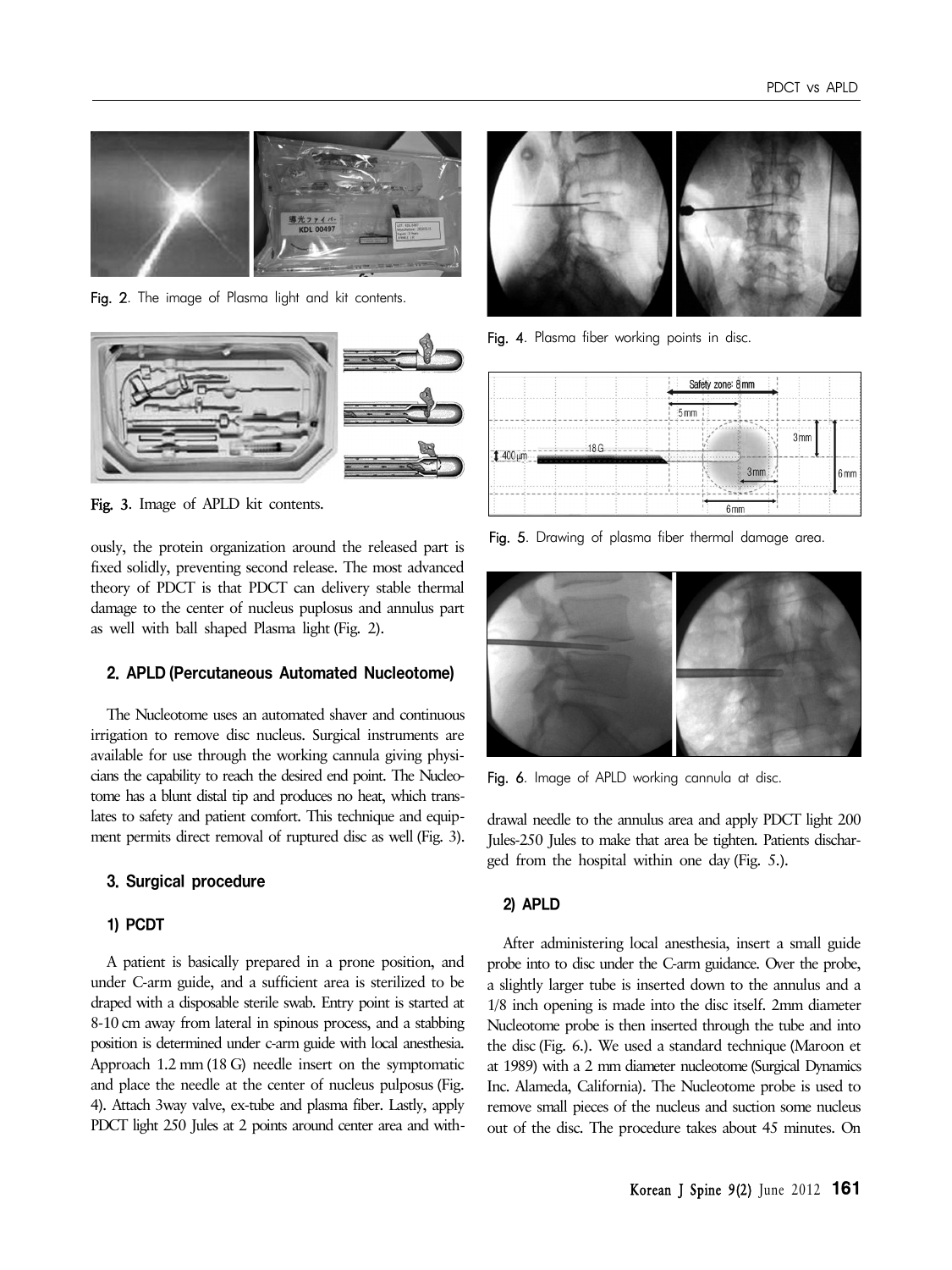|                              | <b>PDCT</b>                 | <b>APLD</b>                                 |
|------------------------------|-----------------------------|---------------------------------------------|
| Patients's number 25 (12 men |                             | 25 (8 men                                   |
|                              | and 13 women) and 17 women) |                                             |
| Mean age                     |                             | 51.8 years (29 to 88) 46.0 years (30 to 66) |
| Symptom duration 3.3 months  |                             | 3.5 months                                  |
| Mean VAS                     |                             |                                             |
| Pre                          | 7.60                        | 7.32                                        |
| Post                         | 2.73                        | 4.29                                        |
| 1 month F/U                  | 2.22                        | 2.45                                        |
| 7 month F/U                  | 1.94                        | 3.53                                        |
| Macnab's criteria            |                             |                                             |
| Excellent                    | 14                          |                                             |
| Good                         | 5                           | 9                                           |
| Fair                         | 5                           | 7                                           |
| Poor                         |                             | 2                                           |

Table 2. Comparison between PDCT and APLD

each occasion the amount of disc material aspirated was recorded. Patients were discharged from hospital within one day.

# **RESULTS**

50 patients were included in this study. 25 patients (12 men and 13 women) whose mean age was 51.8 years were included in PDCT group. 25 patients whose mean age was 46.0 years were included in APLD group. Mean symptom duration were 3.3 months and 3.5 months respectively. Reassessment of the patient's VAS score and Macnab's criteria were accompanied with clinical examination at 1 month after the procedure. There were no complications related to the procedure during the followed period. The mean pre-PDCT VAS score was 7.60 (range 5 to 10). VAS score was decreased down to 2.73 immediately after the procedure and well maintained during the follow-up period. VAS score was decreased to 1.94 after 7 months. This represents a mean reduction of the VAS score which was statistically significant  $(p<0.001)$  by paired T-test (Table 2). The mean pre-APLD VAS score was 7.32 (range 5 to 10). VAS score was decreased down to 4.29 immediately after the procedure and 1 month follow up VAS was 2.45. However, 7 months follow-up VAS score was slightly increased up to 3.53. This represents a mean reduction of the VAS score which was statistically significant  $(p<0.001)$  by paired T-test (Fig. 7).

Macnab results were excellent in 14 patients, good in 6 patients, fair in 4 patient and poor in 1 patient in the PDCT group. 20 patients (80%) showed excellent and good clinical result in Macnab's criteria right after the procedure. The four patients with fair outcome had 50% reduction of radiculopathy after the procedure and had been taking mediations as conservative treatment. Macnab results were excellent in 7



Fig 7. Mean VAS score improved from 7.55 to 1.8 until final follow up in PDCT group and VAS score improved from 7.36 to 3.5 until final follow up in APLD.

patients, good in 9 patients, fair in 7 patient and poor in 2 patients in the APLD group. 16 patients (64%) showed excellent and good clinical result in Macnab's criteria right after the procedure. Seven patients with fair outcome had 50% reduction of radiculopathy after the procedure and had been taking pain medications. The two patients with poor outcome showed no improvement after the procedure and needed conversion to open discectomy.

## **DISCUSSION**

Traditionally, decompression procedures, whether open or percutaneous, have been used to remove a herniated disc compressing neural structures and causing radicular pain and radiculopathy. Herniated discs, however, also include small 2 to 4 mm disc protrusions, and many interventionalists and surgeons even consider discogram-identified annular tears without a significant protrusion as a type of subligamentous protrusion. Patients with small discal protrusion or annular tears with more back pain than extremity pain are debated whether or not to include them as candidates for percutaneous decompression. Both surgical endoscopy and percutaneous nucleotomy procedures are commonly used to treat this structural pathology. Smaller protrusions are postulated to cause referred extremity pain due to neural inflammation and axial pain due to a combination of a sensitized outer annulus and increased outer annular tension<sup>3,6,15,22,23)</sup>. During surgical endoscopy, the most common finding is an inflamed outer annulus adjacent to the disc protrusion. Directly removing the herniated disc within the protrusion is the most logical goal for decreasing outer annular inflammation and pressure. The medium and smaller diameter techniques, however, were not designed to remove nucleus directly behind the protrusion and, unless the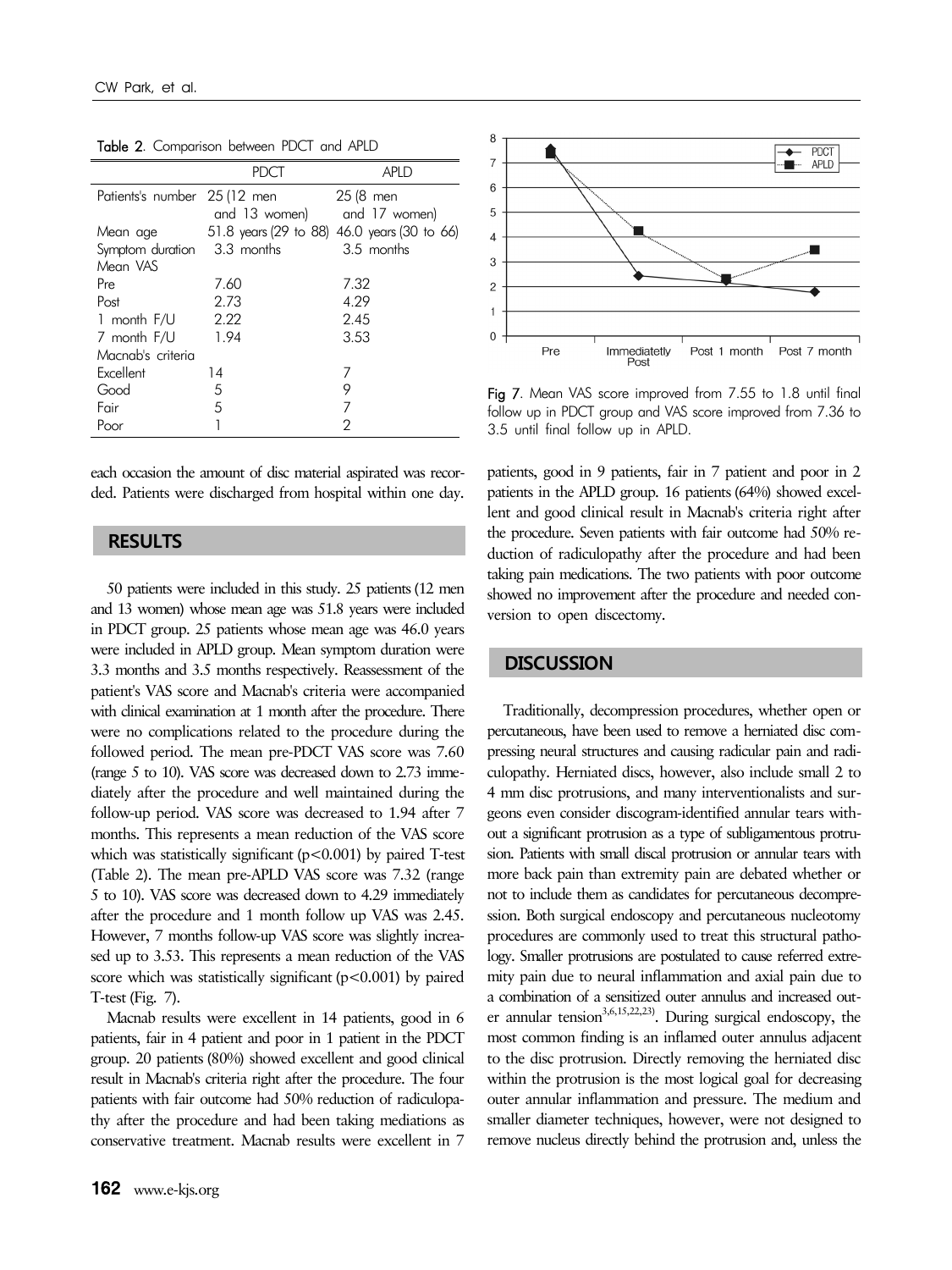protrusion lies in the path of the posterolateral approach, directly removing the source of inflammation is not achieved. Several studies have, however, reported reduction in inflammatory cytokines in rabbits and in Petri dishes following nuclear laser heat vaporization and bipolar radiofrequency heat ablation<sup>11,19</sup>. The most often stated goal of central nuclear decompression is to lower the pressure in the nucleus and to allow room for the herniated fragment to implode inward. The theory postulates that intact outer annular fibers will be able to contract enough to reduce the tension on both the nerve root and annulus. While sounding logical, there is little proof this actually occurs. In fact, Delamarter et al.<sup>9)</sup> reviewed the MRI scans of 33 patients with radicular pain due to a disc herniation before and after APLD decompression and saw no measurable changes in six weeks.

The goal of lowering the pressure in the nucleus has been documented in cadaver and animal studies. Using 350 joules of laser energy delivered by a Nd:YAG laser, Yonezawa et al. $^{26)}$  vaporized central nuclear tissue in rabbit discs, creating a hole in the nucleus that, over an eight week period, gradually filled with fibrous tissue. The immediate effect was to lower the vertically measured intra-discal pressure by about 50%. Similarly, Choy and Altman<sup>6)</sup> used 1,000 J from a Nd:YAG, 1.32 micron laser delivered through a quartz fiber to lower the mean intradiscal pressure in cadaver discs by about 43%. Using nuclear coblation, Chen et al.<sup>5)</sup> showed a  $100\%$  drop in pressure in normal discs in young cadavers, but a negligible drop in pressure in degenerated discs after making six channels within each disc by advancing the Spine Wand(ablation) and retracting it (coagulation) with coblation energy. Although nuclear pressure can be lowered by ablating central nuclear tissue, no one has actually measured the tensional forces in the outer annulus following nuclear ablation. Increasing nuclear pressure by injecting the disc with fluid will be reflected as a proportional increase in outer annular pressure when a radial annular tear extends to the outer annulus<sup>6,20,21</sup>). This increased pressure is probably analogous to compressing a wellhydrated nucleus and transmitting horizontal forces through the herniated nuclear Masingh and Derby. Regardless of how much nucleus is removed, it is prudent to remove the herniated nucleus within the protrusion and as close to the outer annulus as possible. By using a more lateral approach, one can place the introducer needles or cannulae in a more posterior position. Also, if one is careful not to damage the healthy annulus by not straying into the epidural space, one should be able to safely perform a more localized decompression. In this respect, herniations with a broad base should be easier and perhaps safer to decompress than narrow-necked herniations. Ohnmeiss et al.<sup>18)</sup> reported a  $70.7\%$  success rate when APLD decompression was based on the results of a positive discogram and only a 44% success rate in cases where a discogram was not performed. Similarly, Botsford $^{2)}$  found an overall success rate of 73% following posterior lumbar laser decompression.

PDCT is invented to correct and improve this directional property of conventional lasers in 2006. PDCT uses plasma laser. The major difference of the plasma light from conventional laser is that the rays generated in the module are concentrated at the end of the fiber and do not travel linearly. The plasma light without directionality creates fireball and provides sufficient effect with the least output power because all the energy is concentrated at the tip of the fiber. Even though energy output is excessive, the surrounding tissues including nerves are safe. Three lesions which are made by fireball are communicated each other and the sufficient decompression of intradiscal volume can be achieved. In view of our clinical experience, PDCT was more effective when performed under following circumstances.

To have a higher success rate both of APLD and PDCT must follow below factors.

1) Relatively young ages.

2) Cases of relatively late occurrence of diseases.

3) MRI findings consistent with disc herniation.

4) Lesser degenerative changes

5) Check the height of disc in case of APLD, low success rate is expected in low disc height.

Complications of percutaneous disc decompression procedure include catheter breakage, nerve root injuries, post-operative disc herniation, cauda equina syndrome, infection, epidural abscess, spinal cord damage, and osteonecrosis<sup>8,10,12-14,17,22,25</sup>. In this study, there was no surrounding tissue damages including nerve damage, spinal damage, neuro-vascular and other complications involving bacterial infection, anesthesia accident and/or bleeding were reported damage in both procedures APLD and PDCT.

All kinds of minimally invasive herniated disc treatment procedures offer similar functions such as conventional lasers and nuceloplasty aims decompression by make cavities or empty channel. And I.D.E.T use RF coil to hit annulus area to get rid of root branches and bring protein denatured effect. In case of PDCT, with plasma light's feature that has 360 degree ball shape from the target, it can also delivery thermal damage 3-4 mm to the back from the center of tip of plasma fiber around the region area directly.

We presume that PDCT has better result especially in the long term follow up due to its ability in delivering localized thermal damage to the annulus area.